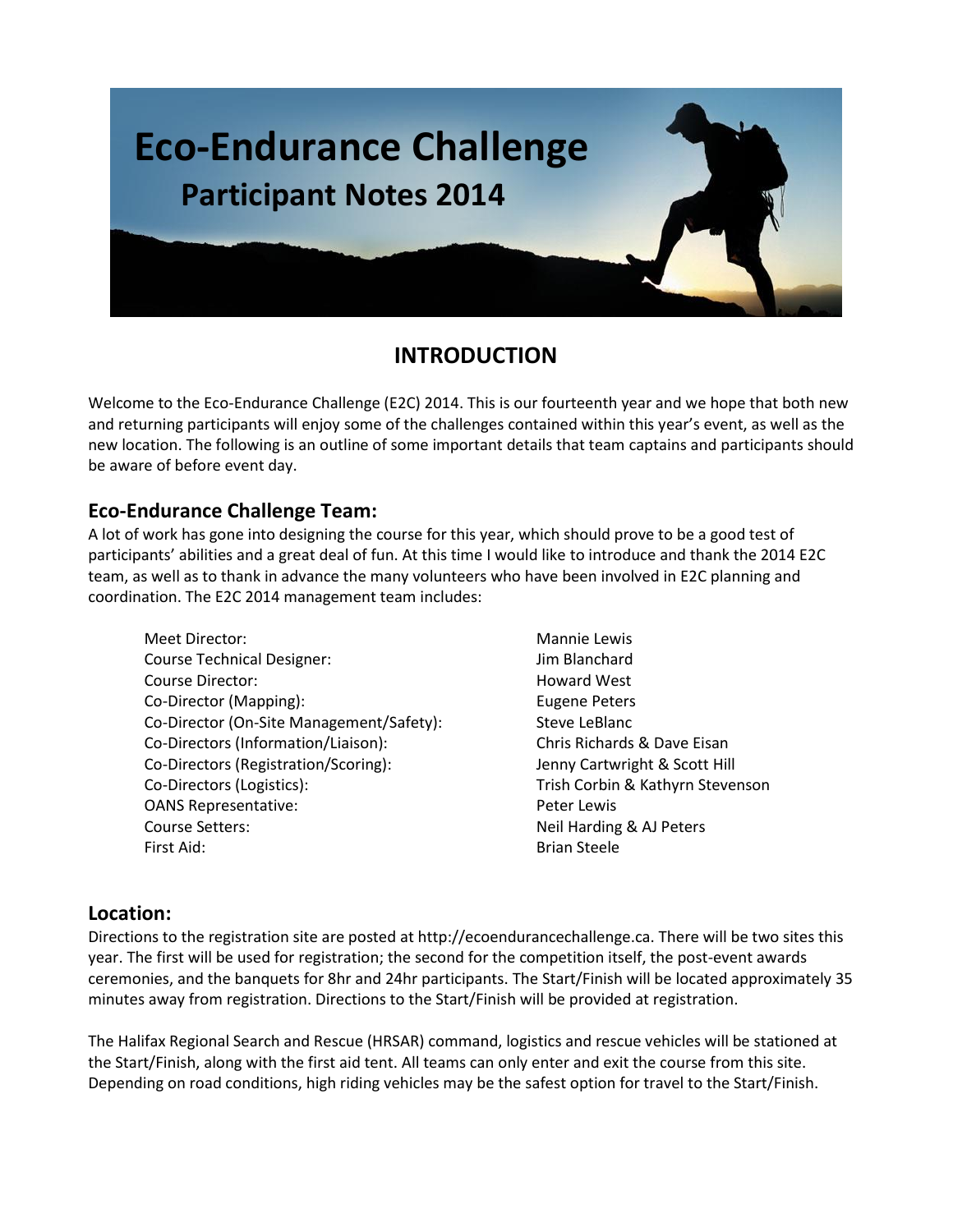## **Registration:**

Registration for all events will commence at 0600 hours on Saturday May 3<sup>rd</sup> at the registration centre. Priority will be given to 8hr participants during the first hour of registration. Please note, you can only register as a complete team. Teams will be handed their primary map for the course, sign the participant waivers, and receive directions to the Start/Finish. Punch cards for the challenge and the secondary map will be distributed to team captains at the Start/Finish after the mandatory equipment check and team briefing.

\_\_\_\_\_\_\_\_\_\_\_\_\_\_\_\_\_\_\_\_\_\_\_\_\_\_\_\_\_\_\_\_\_\_\_\_\_\_\_\_\_\_\_\_\_\_\_\_\_\_\_\_\_\_\_\_\_\_\_\_\_\_\_\_\_\_\_\_\_\_\_\_\_\_\_\_\_\_\_\_\_\_\_

#### **PLEASE ALLOW TWO HOURS TO REGISTER, TRAVEL TO THE START/FINISH AND PROCEED THROUGH THE MANDATORY EQUIPMENT CHECK AND PRE-RACE BRIEFING.**

#### **Start times:**

Start times are staggered as follows:

- 8-hour challenges will begin at 1000hrs on Saturday and end at 1800hrs on Saturday.
- 24-hour challenges will begin at 1200hrs on Saturday and end at 1200hrs on Sunday.

## **Wildlife Warning:**

The E2C takes place in a wilderness location where wildlife is abundant. While most wildlife does not pose a risk to individuals hiking in the woods, some does. Be aware of possible moose, coyotes or bears in the area. If you encounter a bear please keep in mind the following tips: [\(http://www.gov.ns.ca/natr/wildlife/nuisance/bears.asp\)](http://www.gov.ns.ca/natr/wildlife/nuisance/bears.asp).

\* The local bears are Eastern Black Bears, and may behave differently than other species of bears.

- \* Stay calm. Speak in a firm authoritative voice and slowly back away. Do not look the bear in the eye.
- \* Try to keep up wind from the bear as you leave the area.
- \* Leave escape routes open for the bear.
- \* If the bear begins to follow you, drop something not food to distract the bear as you move away.
- \* Do not make threatening gestures or sudden moves unless you are being attacked.
- \* Never run or climb a tree. Bears excel at both activities.

\* If a bear attacks you, fight back with anything and everything you can, and make a lot of noise. Do not 'play dead'. Use pepper spray if you have it.

Depending on weather conditions there may be black flies, mosquitoes and/or ticks in the area. We recommend that you consider carrying bug spray or other repellants and that you check yourself for ticks before you leave the event to drive home.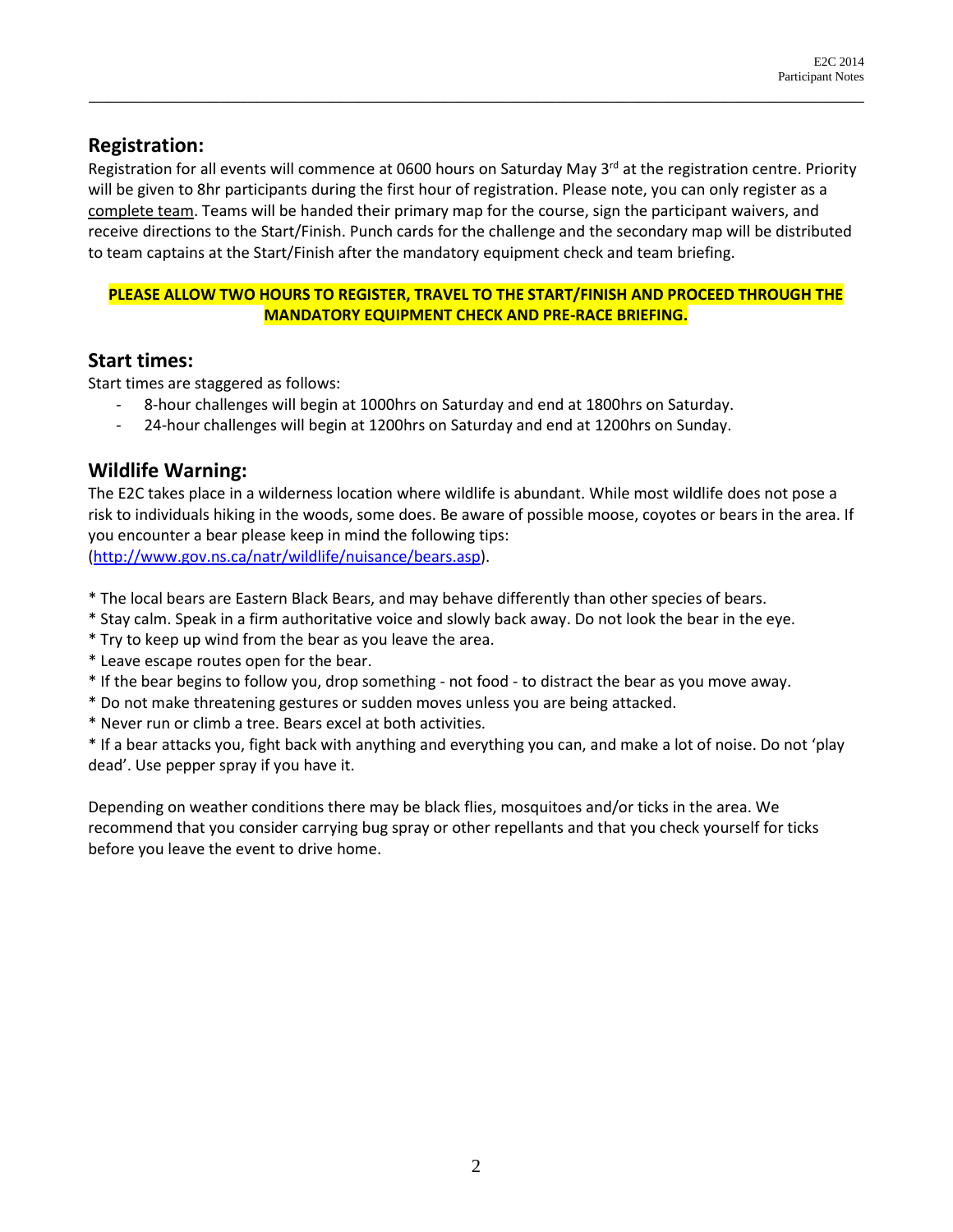## **COURSE PLANNER'S NOTES**

\_\_\_\_\_\_\_\_\_\_\_\_\_\_\_\_\_\_\_\_\_\_\_\_\_\_\_\_\_\_\_\_\_\_\_\_\_\_\_\_\_\_\_\_\_\_\_\_\_\_\_\_\_\_\_\_\_\_\_\_\_\_\_\_\_\_\_\_\_\_\_\_\_\_\_\_\_\_\_\_\_\_\_

#### **Maps:**

- 1. The main map this year is on a 1:25,000 scale while two other supplemental maps (Distance Bearing and Line-Orienteering) are 1:10,000 scale maps. You will see that some controls this year have no roads in their immediate vicinity, so be aware of potentially long cross-country navigation routes. You will need to use terrain features to re-locate yourself unless you want a long hike to a road. **Your Safety Bearing is NORTH**. Some of the terrain is tough travelling so plan accordingly. Participants may encounter some remnants of Hurricane Juan windfall. However, you will also find some beautiful forest sites! There is one place we spent time in that I call the magical forest; it is a representation of what much of the whole area must have looked like at one time.
- 2. The 2014 map has **60 controls** for you to locate again this year. There will be three maps this year, on two map sheets; one is the **primary map** (1:25,000) with **45 controls** showing on it. The primary map will be given to you at event-day Registration. Of the remaining 15 controls you will have **five (5) on a 1:10,000 for a Distance Bearing (DB) exercise while another six (6) will be part of a Line-Orienteering (Line-O) map**. These two maps (DB and Line-O) will be back to back on the same sheet, which will be given to you at the Equipment Check at the event site. For the DB points the information will only be found at the start control from which you leave to start the DB exercise. **The remaining 4 (four) controls will be Grid Reference (GR) plots for you to make.**
- 3. Thus, in summary; the primary map will have 45 controls already identified, shown by circles on the map. The second map sheet with the DB will have (five) 5 controls and the Line-O map will have six (6) controls. The remaining 4 (four) controls will be Grid Reference.

**NB:** The **Line-O**, on a 1:10,000 scale, will have a series of connecting lines on the map. There will be no circles indicating where the flags are located. Instead, you will be required to navigate along the line on the map using the compass and terrain features. Along these lines will be the controls for the Line-O course. There is a start location (triangle on the map) consisting of a flag without a punch to indicate you have found the Start Line-O location. This will help to orient you. It is possible to actually get on the map and line position at any location if you are comfortable with your navigation. The Start location, however, will establish your exact location within the Line-O map. New this year is that the Line-O will have "turn cards" at each turn that does not have a flag. These will confirm for you that you have indeed reached a turn along the line. The **DB** map will be set so that you will find all of the **DB** information at one site, the start of the DB section. From the information you receive at this start site you determine your plan.

## **Map Symbology:**

**Yellow Areas:** These are harvested areas derived from 2006-2014 air photos and satellite images. There is active logging activity in the competition area this year. In addition, the yellow areas showing the clear cuts are in various stages of regrowth.

**Green within Yellow:** These are areas that are left for animals and birds. Many have had some of the trees blown over. However, these areas, called a *copse*, can be used for navigation across a clear cut or used for control locations. A copse is a group of trees within an open area and may vary in size from a 10 by 10 metre area to something approaching 100 by 100 metres or more.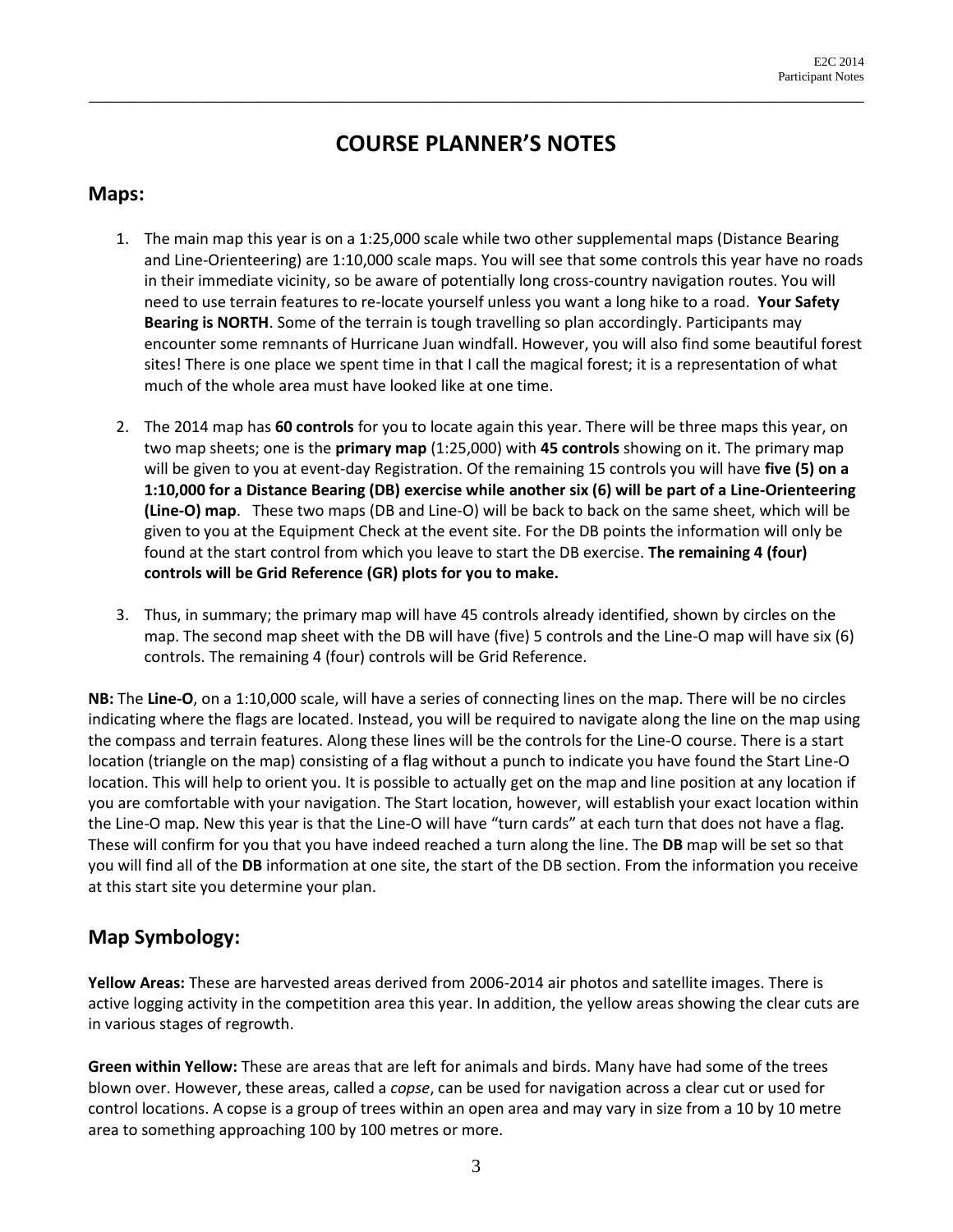**Rock face and Boulder Features**: Any rock face areas we find that are significant are shown with a solid black line, with black dots for boulders. The boulder features will only be shown if we feel they are significant as there are too many to map. Significant means it could be a control feature or a navigation feature.

\_\_\_\_\_\_\_\_\_\_\_\_\_\_\_\_\_\_\_\_\_\_\_\_\_\_\_\_\_\_\_\_\_\_\_\_\_\_\_\_\_\_\_\_\_\_\_\_\_\_\_\_\_\_\_\_\_\_\_\_\_\_\_\_\_\_\_\_\_\_\_\_\_\_\_\_\_\_\_\_\_\_\_

**Survey Posts and Survey Lines:** This year we continued to plot Survey Posts (white 4 sided 4x4 posts sharpened to a point). Many of these are very old. Some have fallen and there is often a rock pile depicting where the survey post was located. For you, the Survey Lines are *even more important*. We have identified the survey lines in green if they can be followed. The green line indicates that the line is blazed (usually with red paint on tree trunks). Some survey lines will have stumps about 4 to 5 feet high in certain sections to indicate the line. Where the line is dashed it is harder to follow and they just are overgrown. There are enough survey lines plotted on your map to allow for short cuts or faster travel through the woods.

**Trails:** The thick brown lines are significant dirt roads or trails. The thin brown lines are less significant trails and can be found and travelled. The thin brown dashes are trails which may or may not be obvious to follow or find. They are remnants of older logging trails.

## **Penalties/Early Bonus:**

- This year the early finish bonus begins at 4pm on Saturday for 8hr competitors and 6am on Sunday for 24hr competitors. Teams finishing between this time and 30 minutes before the end of their event will receive an additional 10 points on their score (i.e. 16:00-17:30pm for 8hr competitors and 06:00- 11:30am for 24hr competitors).
- Teams will be penalized for being over time, with 10 points of your score card value lost per minute up to fifteen minutes past the finish time.
- Teams greater than 15 minutes late will be scored in the official results as OT (Over Time). Points will be shown but the team will lose their placement in the points list.
- Teams who have an evacuation/extraction from the course will be scored as DNF (Did Not Finish).
- Teams who withdraw during the event will be given the points they acquired if all members report at the finish under their own foot power. If a team is extracted from the course by HRSAR then the team will be assigned a DNF (Did Not Finish). Your score (points achieved) will still be posted.
- Teams who have a member withdraw during the event may continue to compete as long as a minimum of two members remain on the team. Teams of two who have a member withdraw may continue to compete by joining another team, but the original team will be scored as DNF (Did Not Finish).
- Teams over 1 hour late may be searched for. The RCMP will be contacted for teams over 2 hours overdue to initiate a full scale search if no contact has been made.

## **Point Values:**

- 1. Point values are from 10 to 150.
- 2. There are **3500 points available** on the controls, **plus an early bonus of 10 points**.
- 3. If a team loses their punch card, they may come back to the Start/Finish to pick up another one.
- 4. We retain the right to disregard any punch on your score card if not clearly punched or if punched in the wrong box. Take your time punching and make sure that you notify us at the Start/Finish when you hand your punch card in if you have made any mistakes so that we can score your punch card correctly.

#### ENJOY!

#### Jim Blanchard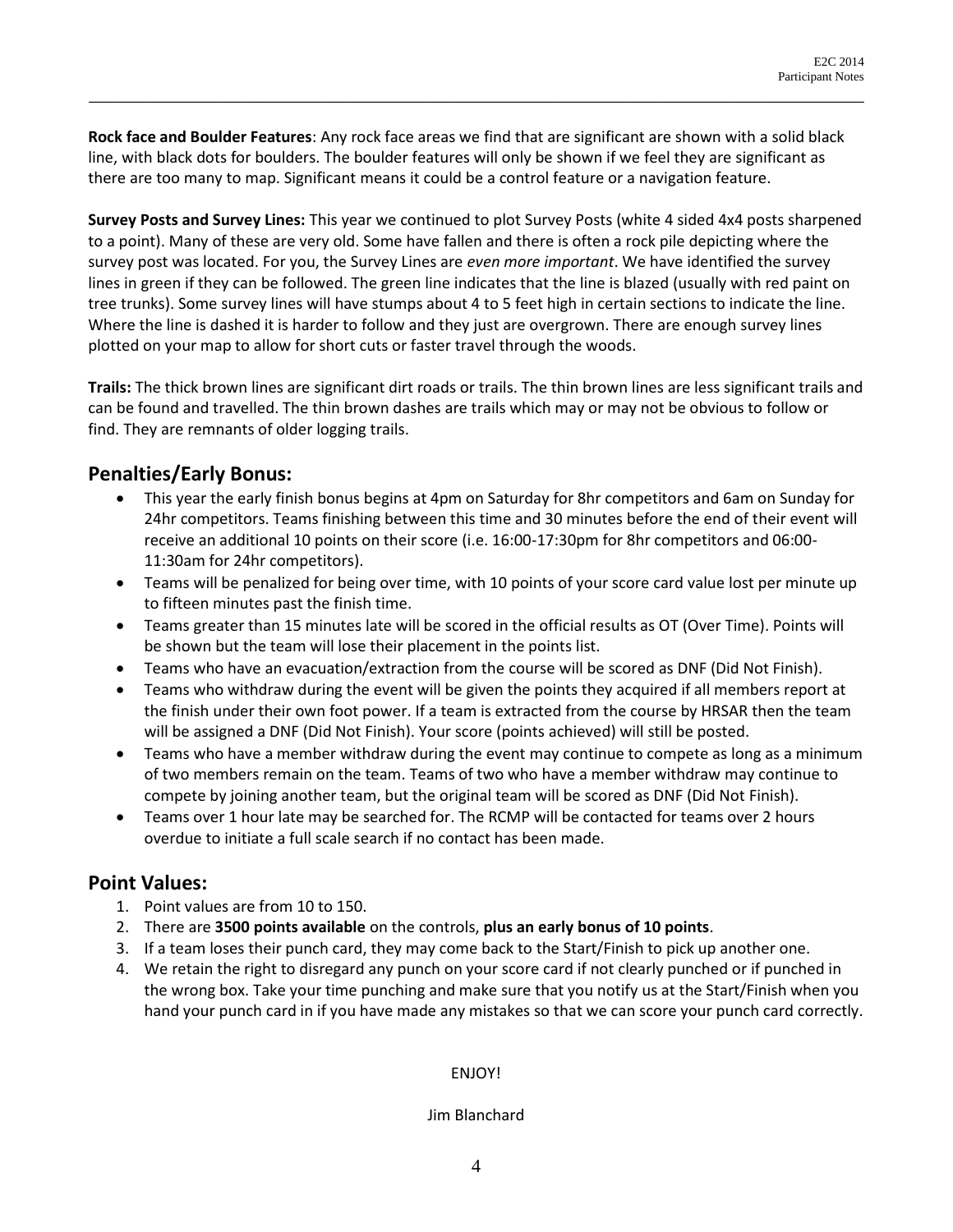# **DIRECTOR'S NOTES/RULES**

\_\_\_\_\_\_\_\_\_\_\_\_\_\_\_\_\_\_\_\_\_\_\_\_\_\_\_\_\_\_\_\_\_\_\_\_\_\_\_\_\_\_\_\_\_\_\_\_\_\_\_\_\_\_\_\_\_\_\_\_\_\_\_\_\_\_\_\_\_\_\_\_\_\_\_\_\_\_\_\_\_\_\_

- 1. No vehicular transport; participants must travel on foot only;
- 2. No supply drops in advance;
- 3. If you hear a whistle or other distress call, respond immediately;
- 4. Paved roads are off limits for safety;
- 5. ATVs, hikers, etc. use this area. Do not leave your packs unattended and do not set up any tents/shelters on paths/roads;
- 6. Some of the area is public; please be aware of machinery and vehicles;
- 7. Swimming, watercraft or "pack rafting" is not permitted;
- 8. No open or unattended fires;
- 9. No use of navigational GPS units, except for teams in the recreational category;
- 10. There is one official time clock it is on the HRSAR Command Vehicle.
- 11. Participants who leave the course at any time during the event are not permitted to return later and continue to compete.

#### **Mandatory equipment:**

The E2C organizers require that **every person** going into the woods carry: matches or lighter, a knife, a compass, whistle, water and a watch/timing device. Teams will be required to present these items at the mandatory equipment check and sign a waiver at registration certifying that each and every member of the team will carry these items. If you plan to travel at night, we recommend that you attach a light stick or have some reflective tape on your clothing or pack. If you have a cell phone, please give us your number during the mandatory Equipment Check so that in an emergency we can contact you. **Please note that due to limited cell phone coverage in some areas of the course, text messaging may be necessary in place of voice calls.**

#### **Food:**

Food will be served at the Start/Finish site at the conclusion of the 8hr and 24hr events; teams are expected to be self-sufficient during the event itself.

#### **Emergency shelters:**

The location of emergency shelters will be marked on competition maps and will be designated by green laminated cards at their locations. These shelters will be staffed by Venturers, Scouts, Guides and Pathfinders. They will also provide a safe cover from the elements, access to communication to the race organizers, drinkable water and possibly warm water/fires. Each emergency shelter is staffed by a different group and therefore the facilities available at each will vary. Drinking water may be limited and participants should have purifying aids or equipment with them in order to remain self-sufficient during the race. Halifax Regional Search and Rescue emergency first aid responders will be on call to evacuate any team member who chooses to drop out or is injured.

## **Safety:**

Because of the remoteness of the location, it is vital to everyone's safety that groups remain together, especially when night hiking. Teams must stay within sight and normal speaking distance (approximately 10 metres). If anyone becomes separated from their partner(s), all members must return to the Start/Finish or nearest Safety Shelter as quickly as possible and notify organizers. Once re-united, teams may resume competition as long as the challenge is still taking place and as long as a minimum of two members remain on the team.